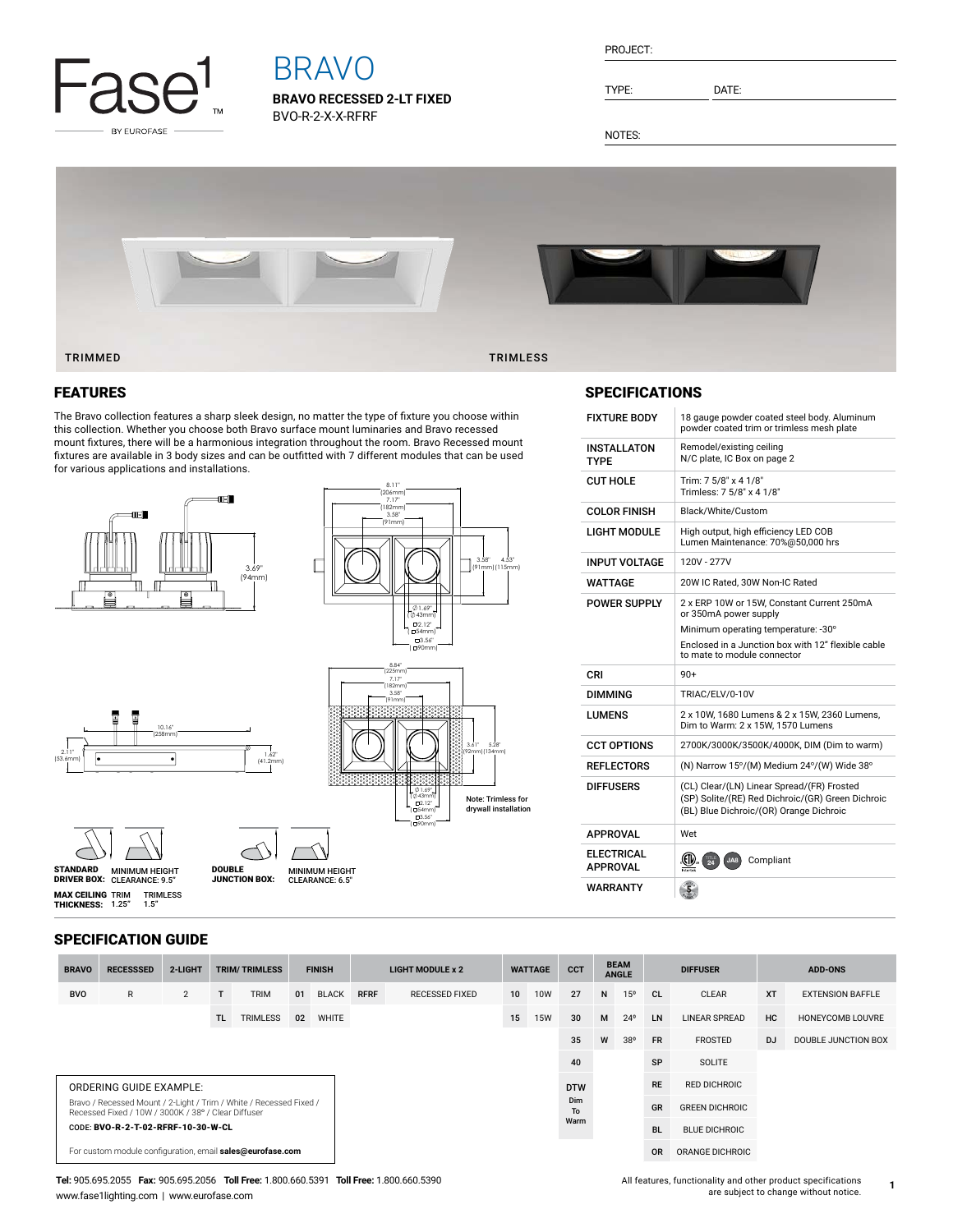

# BRAVO

**BRAVO RECESSED 2-LT FIXED** BVO-R-2-X-X-RFRF

### REFLECTOR OPTIONS ADD-ONS



#### DIFFUSER OPTIONS



### NEW CONSTRUCTION PLATES + IC BOXES



#### DRIVERS

- Compatible with TRIAC (forward-phase or leading-edge) ELV (reverse-phase or trailing edge) and 0-10V dimmers.
- ESSxxxW models: TRIAC and ELV dimming only at 120 Vac
- ESSxxxW models: ELV dimming only at 230 Vac
- 90° C maximum case hot spot temperature
- Class 2 power supply
- Lifetime: 50,000 hours at 70° case hot spot temperature (some models have a higher lifetime)
- IP64-rated (IP66 for ESST) case with silicone-based potting
- Protections: Output open load, over-current and short-circuit (hiccup), and over-temperature with auto recovery.
- Conducted and radiated EMI: Compliant with FCC CFR Title 47 Part 15 Class B (120 Vac) and Class A (277 Vac), and EN55015 (CISPR 15) at 220, 230, and 240 Vac.
- Complies with ENERGY STAR®, DLC (DesignLight Consortium®) and CA Title 24 technical requirements
- Worldwide safety approvals



**EXTENSION BAFFLE** (Black ext/int) **(XT)**



**LOUVRE** (Black ext/int) **(HC)**



 $\begin{picture}(20,20) \put(0,0){\line(1,0){10}} \put(15,0){\line(1,0){10}} \put(15,0){\line(1,0){10}} \put(15,0){\line(1,0){10}} \put(15,0){\line(1,0){10}} \put(15,0){\line(1,0){10}} \put(15,0){\line(1,0){10}} \put(15,0){\line(1,0){10}} \put(15,0){\line(1,0){10}} \put(15,0){\line(1,0){10}} \put(15,0){\line(1,0){10}} \put(15,0){\line(1$ **DOUBLE JUNCTION BOX**

(Shallow Ceiling Application) **(DJ)**

All features, functionality and other product specifications **2**

are subject to change without notice.